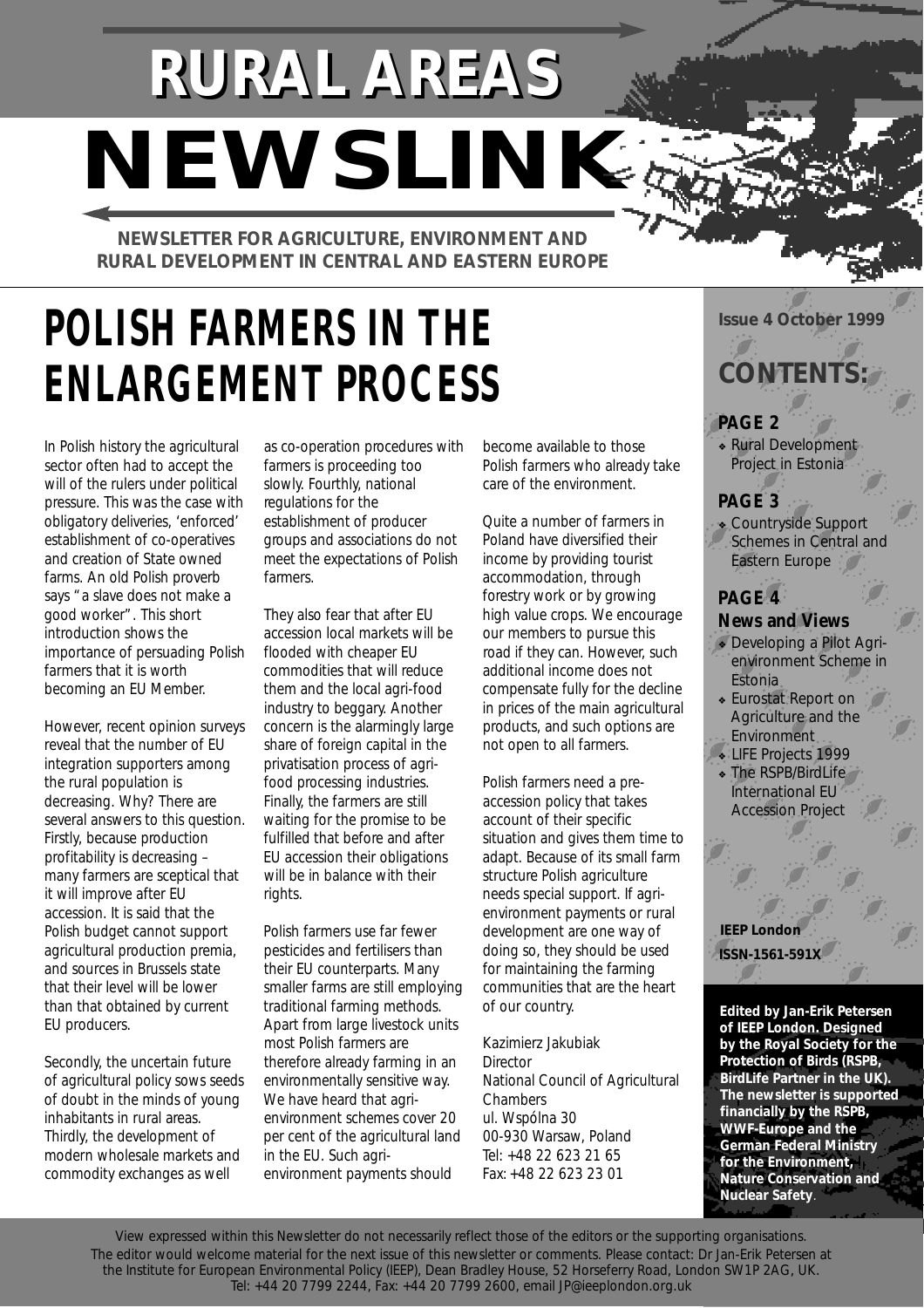# **MATSALU BAY – A RURAL DEVELOPMENT PROJECT OF WWF SWEDEN IN ESTONIA**

Matsalu Bay is a shallow arm of the Moonsund Sea (Väinameri) on the western coast of Estonia. Together with the Kasari River delta, coastal areas around the bay and over 40 islets, the area constitutes Matsalu Nature Reserve (established in 1957). The reserve is of great importance for the high diversity of its coastal grasslands, wooded meadows, woodlands and the river floodplains. It is also a migration point for thousands of geese, ducks, swans and other birds. It was declared a Ramsar site in 1975.

The local habitats have largely been created through extensive agricultural use, but in the last 50 years traditional farming practices have been replaced with intensive agricultural methods on a large scale. Since 1990, farm de-collectivisation and low agricultural profitability have decreased the problem of water pollution due to intensive livestock production. However, livestock numbers have become so low that many semi-natural grasslands are abandoned and revert to forest. To counteract this trend, since 1996, the reserve administration has implemented a grassland management scheme with financial support from the Estonian Environment Ministry. Farmers receive an incentive payment for grazing of coastal grasslands and the mowing of floodplain or wooded meadows. So far the scheme has been introduced on about 3,500 ha.

Support by WWF Sweden has enabled other crucial conservation and rural development initiatives in the area. It supported the elaboration of management plans for the nature reserve and Matsalu Bay in 1993 and 1996, respectively. To encourage continued agricultural management of the semi-natural grasslands, WWF financed the purchase and subsequent leasing of tractors and mowers to farmers in the area (additional machinery has been acquired with support from the EU PHARE programme and the Ramsar Bureau) and the introduction of Scottish Highland Cattle and Estonian Hereford stock. This should also enable local farmers

**SARROW** 

Lennart Gladh Consultant Osta gård 1 S 725 92 Västerås Sweden Tel: +46 21 351 050 Fax: +46 21 351 052 E-mail: lennart.gladh@u.lst.se Alex Lotman Matsalu Nature Reserve Penijöe Manor 90305 Lihula Estonia Tel: +372 47 78114 Fax: +372 47 78113 E-mail: alx@matsalu.ee

Δ

to diversify into beef production since dairy farming has become completely unprofitable due to the economic recession in Russia. A project review showed that Matsalu farmers regard the conservation support through management payments and leased machinery as vital for the survival of their farms. As the initiator and local contact point for this help, the reserve administration is a respected partner in the farming community with whom they would like to co-operate in the future.

However, all these initiatives and payments are not yet enough to stem the decline of farming and create jobs to prevent a further depopulation of the Matsalu Bay area. Local partners and WWF Sweden have developed a vision of sustainable rural development for the entire Väinameri region, which would support local communities and conserve the natural heritage. WWF sees nature conservation not as an obstacle to development but as an opportunity that allows traditional land-use patterns and the associated rural communities to survive and build a future. With financial support from the Swedish International Development Agency several actions are planned to:

- promote the use of grassland and forest biomass for energy production;
- run skill training and adult education classes;
- market the products from diversified agricultural production;
- develop rural tourism and local handicrafts;
- promote sustainable agricultural practices to decrease the agricultural nutrient run-off into the Baltic Sea.

As in previous actions WWF Sweden gives great importance to the co-operation and involvement of local people. Only through local action and with community support can sustainable development succeed. WWF hopes that a good basis can be laid for such initiatives through its continuous support.

Ola Jennersten WWF Sweden Ulriksdals Slott S-170 81 Solna Sweden Tel: +46 8 624 74 00 Fax: +46 8 85 13 29 E-mail: ola.jennersten@wwf.se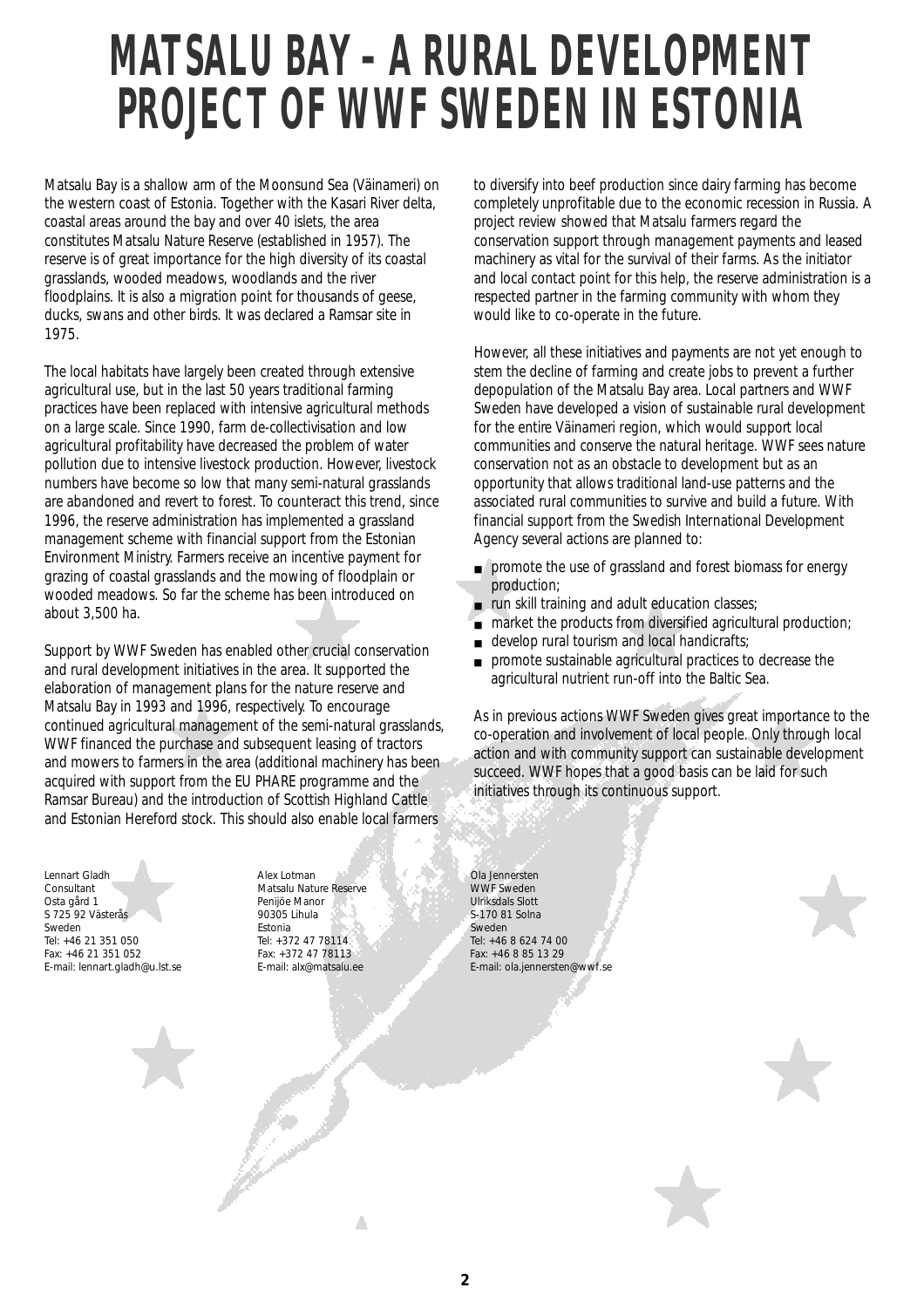# **COUNTRYSIDE SUPPORT SCHEMES IN CENTRAL AND EASTERN EUROPE**

What policies can be used to preserve a diverse countryside that has been shaped largely by traditional agricultural systems? Within the EU, two policy instruments are particularly important. The first is the Agrienvironment Regulation 2078/92 which has resulted in agreements covering about 20% of the total agricultural area in the EU. The other provides support for farmers in Less Favoured Areas (LFAs) which now extend to about

56% of all farmland in the EU. LFA payments are designed to compensate for difficult agricultural conditions, stem population decline and protect the countryside. Agrienvironment schemes focus on environmental protection and enhancement, whereas socio-economic criteria are the main reason for LFA support. Similar policies can also be found in a number of central and east European countries (see Table 1).

#### **Table 1 LFA Measures in CEE**

| Country                | Size of LFA measure/% of agricultural land                    | <b>Main Scheme Objectives</b>                                                        |
|------------------------|---------------------------------------------------------------|--------------------------------------------------------------------------------------|
| Czech Republic<br>I CZ | LFA: 1,000,000 ha (4)<br>23.4%                                | Maintain rural landscape and population                                              |
| Hungary<br>HU          | LFA: 2,750,000 ha (3)<br>44.5%                                | Maintain rural landscape and population                                              |
| Lithuania<br>IЦ        | LFA restructuring: 360,000 ha (3)<br>11.4%                    | Improve living standard of farm population and increase<br>employment in rural areas |
| Poland<br>PL           | tax relief on marginal soils (3)<br>34.6% plus mountain areas | Support for farms on marginal land to prevent rural de-population                    |
| Romania                | 2 small LFA type schemes (3)                                  | Sustainable regional development, support for farming in                             |
| <b>RO</b><br>Slovenia  | <1% of agricultural land<br>LFA: 20 MEuro <sup>(1)</sup>      | marginal areas<br>Maintain rural landscape and population, mainly targeted at        |
| <b>SL</b>              | 17.7% of agriculture budget                                   | mountain areas                                                                       |
| Slovakia<br><b>SK</b>  | LFA: 1,377,000 ha (2)<br>56.3%                                | Maintain rural landscape and population                                              |

(1) Data for 1996 (2) Data for 1997 (3) Data for 1998 (4) Data for 1999

*Table 1 shows a core group of central European countries (CZ, HU, PL, SI, SK) that already provide support to farming in marginal areas, especially to grassland based systems. Among the three Baltic countries only Lithuania has established a similar programme to date. Bulgaria, Estonia, Latvia (and Romania) have not yet developed (substantial) LFA type schemes. The Czech Republic ties its LFA support to a minimum livestock density of 0.1 (organic farming) or 0.25 (conventional farming) livestock units per hectare to ensure basic grassland management.* 

*Table 2 shows agri-environment measures. The most widespread scheme is support for organic farming, which is found in six countries with landscape-based LFA measures. Traditional livestock breeds are also given considerable attention. Bulgaria, Latvia and Romania have not yet introduced agri-environment schemes. Table 2 does not include the small or temporary schemes for grassland management in protected areas that are financed by the Ministry of the Environment or the National Environment Fund in Hungary, Poland and Slovakia.*

When agri-environment experts from all CEE countries were consulted by IEEP in spring 1999 about their priorities for rural policy, they nominated the following objectives:

- $\blacksquare$  support the farming population in marginal areas;
- ensure the management of semi-natural grassland habitats;
- $\blacksquare$  introduce sustainable land use practices, in particular organic farming:
- provide environmental education and training for farmers.

It is clear that agri-environment and LFA measures are already among the agricultural policy instruments used by most of the candidate countries, with LFA type schemes commanding

#### **Table 2 Agri-environment Measures in CEE**

| Country        | Main Scheme Objectives/area or budget                              |  |
|----------------|--------------------------------------------------------------------|--|
| Czech          | Support for organic farming: 62,000 ha (3)                         |  |
| Republic       | Nature conservation management in protected<br>areas: 800,000 Euro |  |
| Estonia        | Semi-natural grassland management on Ramsar<br>site: 3.500 ha (2)  |  |
| <b>Hungary</b> | Support for organic farming: 15,000 ha (3)                         |  |
|                | Traditional livestock breeds: 400,000 Euro <sup>(3)</sup>          |  |
| Lithuania      | Support for organic farming: 89,300 Euro (3)                       |  |
|                | Sustainable agriculture in Tatula area: 0.9 MEuro <sup>(2)</sup>   |  |
| Poland         | Support for organic farming: initiated in 1999                     |  |
|                | Traditional livestock breeds: 50 breeds covered                    |  |
| Slovakia       | Support for organic farming: 50,000 ha (3)                         |  |
|                | Traditional livestock breeds: 6000 Euro (3)                        |  |
| Slovenia       | Support for organic farming: 359 ha (4)                            |  |
|                | Traditional livestock breeds: 380,700 Euro (4)                     |  |
|                | Management of alpine meadows: 245 ha (2)                           |  |

(2) Data for 1997 (3) Data for 1998 (4) data for 1999

considerable resources. Thus, most applicant countries have at least begun to address these concerns. However, the limited scale of agri-environment schemes makes it unlikely that without additional support they will find sufficient financial resources to preserve the traditional diversity of their countryside in all its aspects.

Dr Jan-Erik Petersen Institute for European Environmental Policy 52 Horseferry Road London SW1P 2AG UK Tel: + 44 20 7799 2244 Fax: + 44 20 7799 2600 E-mail: jp@ieeplondon.org.uk